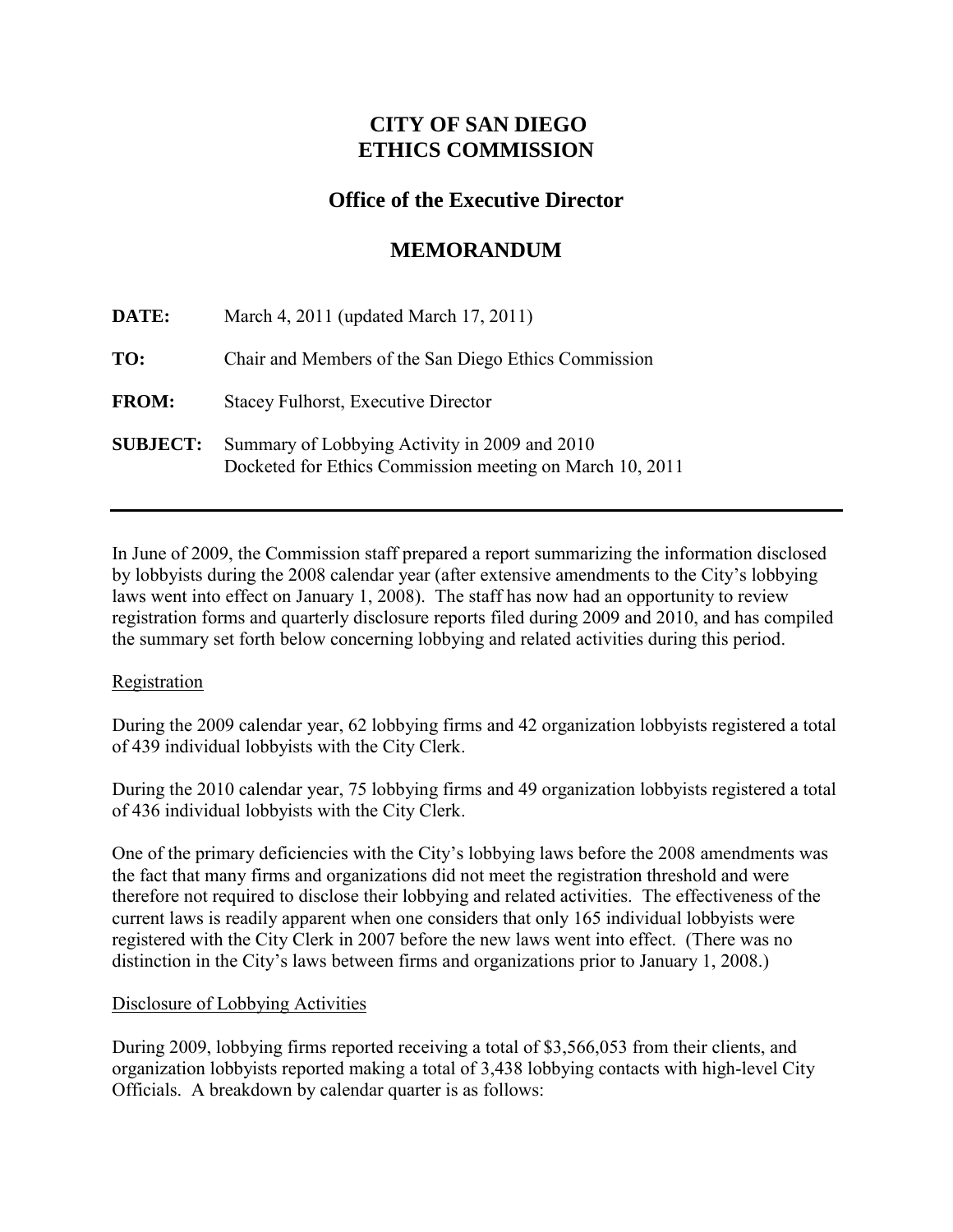Chair and Members of the San Diego Ethics Commission Docketed for March 10, 2011 Page 2

| 2009 Calendar Quarter | <b>Amount Earned by Firms</b> | Contacts by Organizations |
|-----------------------|-------------------------------|---------------------------|
| January – March       | \$886,524                     | 960                       |
| $April - June$        | \$811,312                     | 954                       |
| $July - September$    | \$935,551                     | 826                       |
| October – December    | \$932,666                     | 698                       |

During 2010, lobbying firms reported receiving a total of \$3,897,797 from their clients, and organization lobbyists reported making a total of 2,842 lobbying contacts with high-level City Officials. A quarterly breakdown is as follows:

| <b>Amount Earned by Firms</b> | Contacts by Organizations |
|-------------------------------|---------------------------|
| \$850,575                     | 673                       |
| \$ 878,450                    | 902                       |
| \$1,019,188                   | 745                       |
| \$1,149,584                   | 522                       |
|                               |                           |

It is relevant to note that lobbyists were not required to disclose specific information regarding amounts earned for lobbying or number of lobbying contacts under the previous laws.

#### Disclosure of Campaign-Related Activities

Prior to the overhaul of the City's lobbying laws, registered lobbyists were not required to include any information concerning campaign-related activities on their disclosure reports. Because an appearance of undue influence can be created when a lobbyist gives a contribution or holds a fundraiser for an officeholder the lobbyist is attempting to influence, the Commission recommended that lobbyists disclose their campaign activities in order to ensure transparency in the lobbying process.

Staff's review of the quarterly disclosure reports filed during the 2009 calendar year reveals that lobbyist-related campaign contributions to City candidates and officeholders totaled \$41,635. In addition, lobbying firms and organization lobbyists reported \$90,806 in fundraising activities for City candidates and elected officeholders. A breakdown of lobbyist campaign activity by quarter is as follows:

| 2009 Calendar Quarter | Campaign Contributions | <b>Fundraising Activities</b> |
|-----------------------|------------------------|-------------------------------|
| January – March       | \$8,265                | \$19,854                      |
| $April - June$        | \$8,195                | \$12,818                      |
| $July - September$    | \$5,050                | \$10,250                      |
| October – December    | \$20,125               | \$47,884                      |

The quarterly disclosure reports filed during 2010 indicate that lobbyist-related campaign contributions to City candidates and officeholders totaled \$93,837, and that lobbying firms and organization lobbyists disclosed \$225,004 in fundraising activities for City candidates and elected officeholders. A breakdown of lobbyist campaign activity by quarter is as follows: